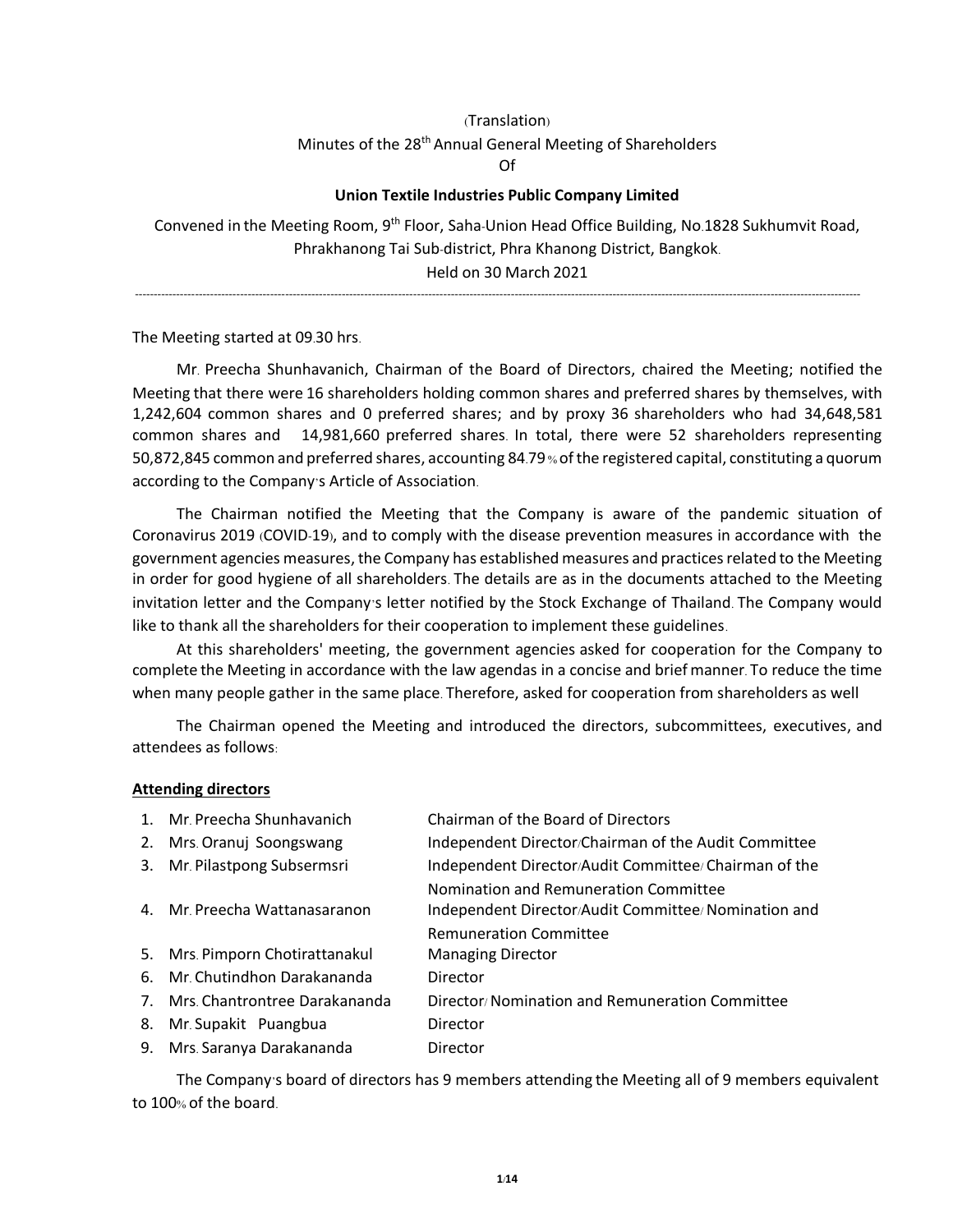### **Attendees**

1 Miss Prayoon Sripraram Finance and Accounting Manager.

2 Mrs. Chadaporn Jeamsakulthip Company Secretary.

### **Company auditor from EY Office Limited**

1 Miss Sineenart Jirachaikhuankhan

### **Company financial advisors from the Asset Pro Management Co., Ltd.**

- 1 Mr. Seksun Thanopajai
- 2 Miss Nuntarut Sangsuwannukul

Before proceeding with the Meeting agendas, the Chairman advised that

 $\circ$  A resolution in each agenda shall be passed based on 1 (one) share per 1 (one) vote.

 $\circ$  For shareholders who, represented by proxies and cast votes for each agenda in the Proxy Form, the Company collected and added to the votes counted in this meeting.

 $\circ$  For this Meeting, the shareholders present in persons or by proxies entitled to vote shall cast their votes in favor, objections or abstentions, in the ballot cards received upon registration. For convenience, counting votes of objection or abstention only. Shareholders, who cast their votes, objection or abstention, show the voted cards so that the company staff collected such ballots to subtract from the total number of votes. The remaining are in the favor votes count.

 $\circ$  The Company will report the result of the vote count of each agenda after the completion of the Meeting conduct.

o After completion of the Meeting, conduct, the Company requested shareholders to cooperate returning all the ballots for use as reference documented.

o For transparency of vote counting, asking any shareholder volunteer to be witnesses of the vote counting whom Mr. Wikram Prateepkanjana , a proxy from the Bangkok Insurance Public Company Limited, consented.

The Chairman then informed the Meeting that, as the Company offered shareholders with an opportunity to propose matters that might be benefits to the Company to be included in the AGM agenda in advance as per the criteria and methods prescribed by the Company during 1 October 2020 to 31 December 2020 through the Company's website. Finally, there were no shareholder proposing any matter to consider as a meeting agenda.

The Chairman then proceeded with the agenda of the Meeting as follows:

# **Agenda 1 Considering and Endorsing the Minutes of the 27th Annual General Meeting of the Shareholders.**

The Chairman notified the Meeting that the Company prepared the Minutes of the  $27<sup>th</sup>$  Annual General Meeting of Shareholders convened dated 21 April 2020, completed within 14 days after the Meeting date and submitted a copy of the minutes of the Meeting to the Stock Exchange of Thailand (SET) and the Ministry of Commerce within the period prescribed by law. Also, disclosed on the Company's website. In addition, sent the minutes of the Meeting together with the invitation letter for consideration in advance. The Chairman, thus proposed the Meeting to certify the Minutes of the 27<sup>th</sup> Annual General Meeting of Shareholders.

The Chairman offered shareholders opportunity to ask question, but there were no question or comment.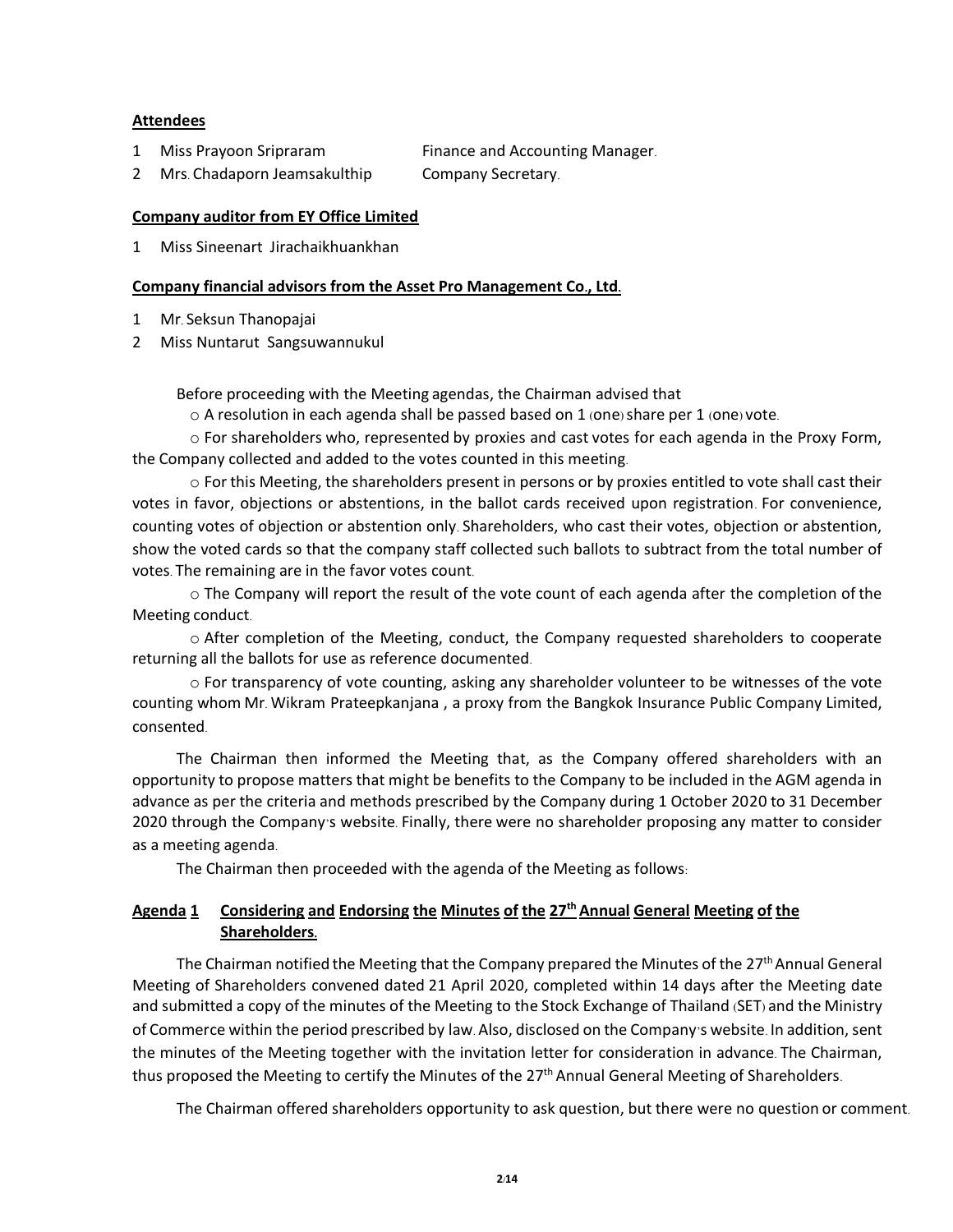Resolution: The Meeting certified the Minute of the 27<sup>th</sup> Annual General Meeting of the Shareholders with 50,872,845 votes in favor, 0 objection, 0 abstention, and 0 voided ballots.

### **Agenda 2 Acknowledging the Board of Directors' Report on the Past Year Performance.**

The Chairman assigned Mrs. Pimporn Chotirattanakul, Managing Director, reported the Company's operating results of the previous year to the Meeting for acknowledgment.

Mrs. Pimporn Chotirattanakul, Managing Director, reported as follows:

## General situations in 2020:

- The situation of COVID-19 pandemic affected suddenly and severely to world economy.
- The economic situation of the trading partners' countries continuously slowed down.
- The textiles and clothing industries had highly recession mainly due to the impact from COVID-19.
- Direction of Thai Baht had a tendency rise appreciation.

## Factors that affect business operations:

• Severities of COVID-19 pandemic.

• Economic recovery of trading partners' countries still continuously slowed down affected the volume of purchase orders decreased.

- Less.consumption and production of textiles industries.
- The severity of textile competition is a risk factor in doing business.
- The direction of the appreciation of the baht resulted in a slower export recovery.

For the operating results of 2020, the Company had incomes from sales and services 433 million Baht, increased by 78 million Baht or 15% from the previous year; comprising export sales 369 million Baht, local sales 64 million Baht, and other incomes 38 million Baht. The Company had total revenue of 471 million Baht, decreased by 118 million Baht or 20%. The costs and expenses consisted of the costs of sales 436 million Baht, selling and administrative expenses 79 million Baht. The Company had net loss, in the Separate financial statements, 38 million Baht.

For the year 2020, the financial statement divided as follows:

• For continuing operations, the Company had total revenues 20 million Baht, administrative expenses 11 million Baht, finance income 2 million Baht and profit for the year from continuing operations 11 million Baht.

• For discontinued operations, the Company had total revenues 451 million Baht, total expenses 505 million Baht, and finance costs 1 million Baht and loss for the year from discontinued operations 49 million Baht.

For asset management, financial position and liquidity as of 31 December 2020, the Company had total assets of 1,206 million Baht, total liabilities of 189 million Baht and shareholders' equity of 1,017 million Baht. Showing D/E ratio was 0.19:1 times and the liquidity ratio was 4.41 times, indicating that the financial status of the Company was secured and high liquidity.

For Anti-corruption policy, the Company holds a policy of doing business based on its core values, "Integrity Quality Service". The board defined the preparation of the Company manual of good corporate governance and business ethics and adhered as core implementation. The Company intend to cooperate and support measures of the Private Sector Collective Action Coalition against Corruption by establishing operational guidelines and provide communication channels for stakeholders to report or make complaint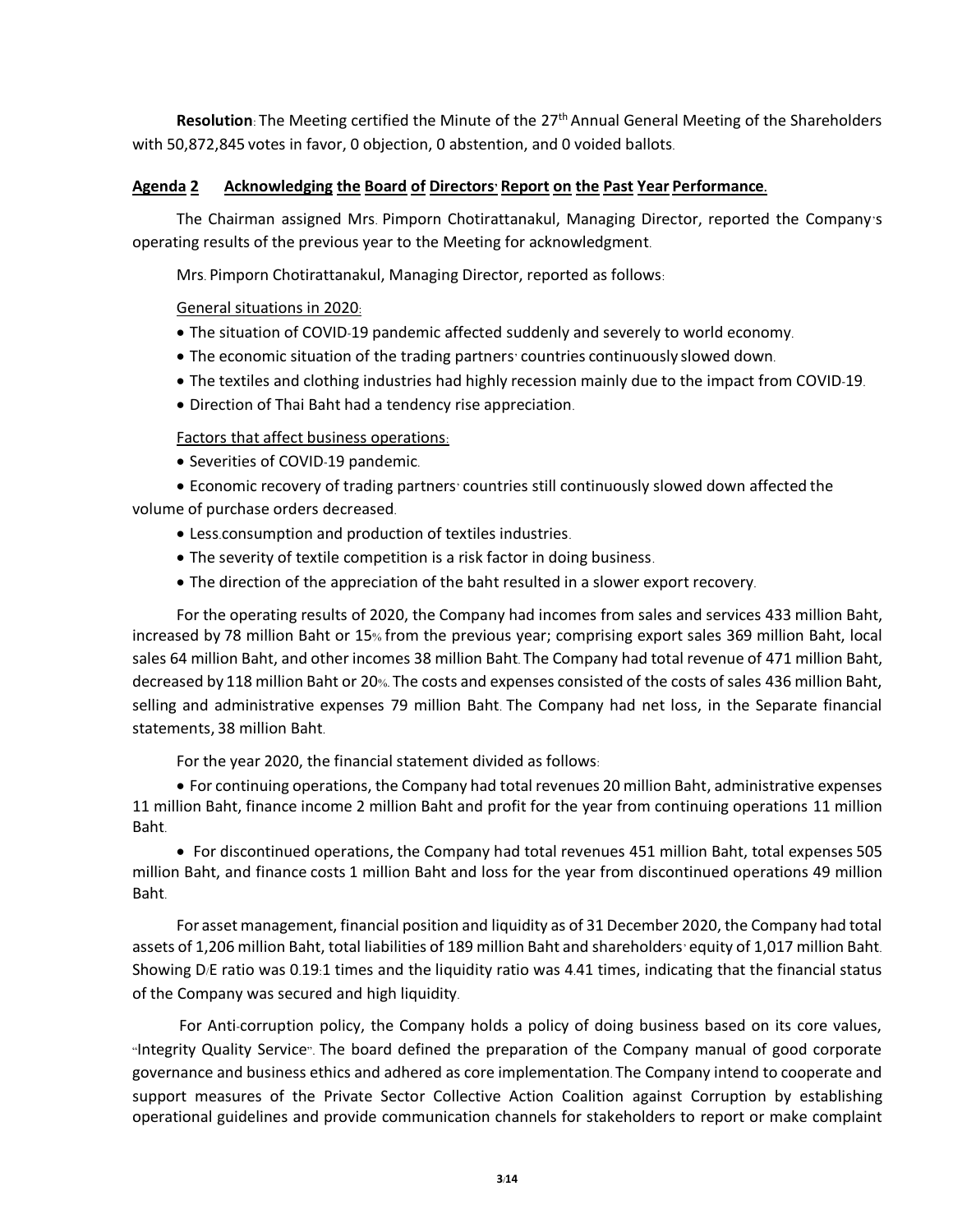to the secretary of the Audit Committee.

The Chairman gave shareholders an opportunity to inquire, but no one asked or commented.

**Resolution:** The Meeting acknowledged the Company's performance report of the past year.

## **Agenda 3 Considering and Endorsing the Balance Sheet and Statements of Profit and Loss or Financial Statement for the year ended December 31, 2020.**

The Chairman advised the Meeting that, according to the Public Limited Companies Act and the Company's Article of Association, Article 44, defined that the Company shall prepare the balance sheets and the profit and loss accounts for the year ended on the Company's accounting period. And shall provide the audit and certification from the auditor to be proposed to the Annual General Meeting of Shareholders for consideration and approval.

The Board of Directors considered the matter and deemed to propose shareholders consider and approve the balance sheets and the profit and loss accounts or financial statements for the year ended 31 December 2020 audited and signed by the Company auditor of EY Office Limited and certified by the Audit Committees and Board of Directors. Details of the financial statements appeared in the 2020 Annual Report provided to shareholders, together with the invitation letter in advance for consideration.

The Chairman offered the shareholders opportunity to ask questions.

Mr. Bunyong Apiruklaoskul, a shareholder, asked questions as follows:

1. The Company invests in the Unifibre Co., Ltd. (UNF) holding 19.63% stake and in the Union Business Management Co., Ltd. (UBM) holding 19% stake. Up to now, the Company yet to receive dividend from those companies since invested, request information regard to business operations and assets value of UNF and UBM.

2. What is the progress of the Ten Cate-Union Protective Fabrics Asia Ltd. (TCUA) the Central Bankruptcy Court has a receivership order.

3. When the Company ceases its textile operations, will it be possible to take action to sell SUC securities to pay dividends to UT shareholders.

The Chairman informed the Meeting as follows:

1. Although UNF and UBM do not pay dividends, but assets of UNF and UBM represent the wealth of the Company.

2. At present, the Company is in the process of finding a new business. When considering overall, there is no need to sell SUC securities.

The Chairman assigned the company auditor to report information on UNF and UBM to the Meeting to acknowledge that UBM doing investment business, having invested in 3-SET listed company and invested in a holding company. As for UNF, it is an investment business, investing in 5-SET listed company and investing in other companies mostly in real estates.

The Chairman assigned Mrs. Pimporn Chotirattanakul to report the progress of TCUA to the Meeting to acknowledge that the TCUA has been in the process of liquidation. In addition, from monitoring the progress of the auction with the official receiver acknowledging that it is now in the process of appraising the price of the seized property.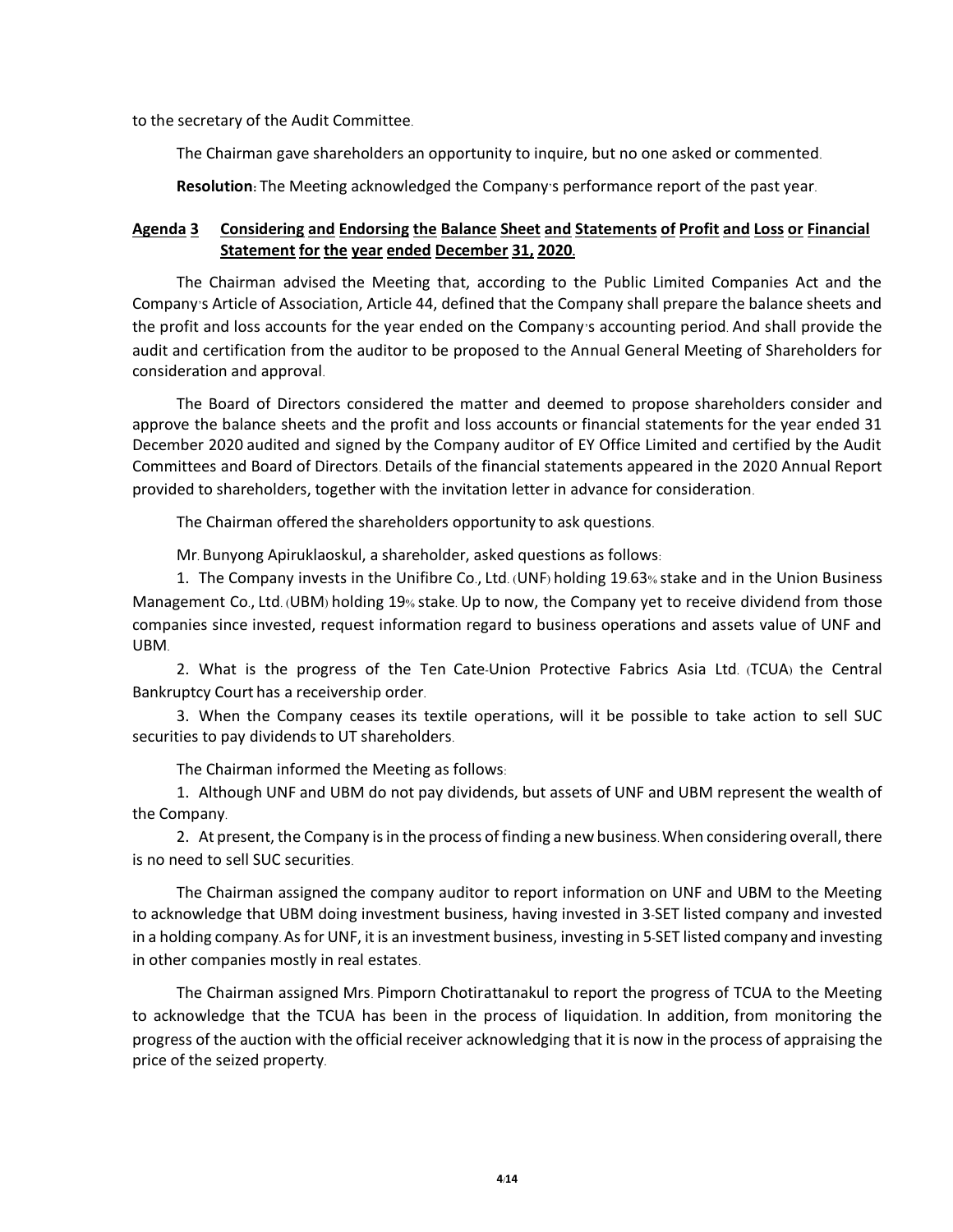Mr.Winai Roongtiwasuwan, a shareholder, asked following questions:

1. Regarding the 2020 annual report page 83, the net book value of investment properties, as at 31 December 2020, was 48 million Baht and its appraisal fair value was about 732 million Baht. Whether these investment properties are the Company rent assets.

2. Regarding the 2020 annual report page 58, total current liabilities of 2020 increased from 2019 partly there were, in 2020, provision for long-term employee benefits amounted to 66.78 million Baht. Whether this part is the compensated of the employee termination and having cover the compensation yet. If not, how much addition to be required.

3. The statement of financial position as of 31 December 2020 has a net book value of machinery and equipment amounting to 51 million Baht. When the Company ceased textile operations, and sell such machinery and equipment, including the remaining raw materials.. Whether the Company ensures that sale price value would be higher than the book value, and there would be impaired these machinery, equipment, and raw material.

4. Provide further details and events as stated in the 2020 Annual Report page 54 that in the fourth quarter of 2020, the Company has assessed the financial impacts of the uncertainties of the COVID-19 pandemic on the valuation of fair value of investments in equity instruments and recognized the resulting losses amounting to 96 million Baht.

The Chairman assigned Mrs. Pimporn Chotirattanakul to answer question 1, 2, and 3 for the Meeting to acknowledge as follows:

1. Investment properties are real estate (land / building) that the Company earnsfrom renting such as some land area at Bangpakong and some land area and building at Bang Pu.

2. In the 2020 financial statement, having provisional of long-term employee benefits completely for compensate employee termination. The Company will gradually lay-off employee according to production plans. Most employee will be laid-off in 2021, some in 2022, and the rest in 2023. Details of provision for longterm employee benefits are as the following;

• Provision for long-term employee benefits – due within one year proportion amounting to 66.78 million Baht is for the severance in 2021.

• Provision for long-term employee benefits –due within one year proportion amounting to 6.17 million Baht is for the severance in 2022 and 2023.

3. Regarding the determination of the allowance for impairment of machinery and equipment in accordance with the accounting standard, the Company assessed that there is no need for impairment. This is because of machines used in production are less than production capacity and selling some machines are higher values than book value. The remaining machinery and equipment will sell gradually according to the plan. Overall, expecting that the sales value will be higher than the book value. Most of the remaining raw materials used for fabric weaving, no impairment for the small remainder.

The Chairman assigned the Company auditor answer question 4 for the Meeting to acknowledge that in 2020, the financial reporting standard define to measure fair value of equity investments quarterly. However, due to the COVID-19 pandemic, the measure was temporarily mitigate in the early stage of 2020; later, ended that mitigate at late stage of the year. The Company has to measure fair value of equity investment and recorded profit (loss) in the statement of comprehensive income for the year ended 31 December 2020. Details of equity investments, comparison between cost and fair value of investment value shown in the 2020 Annual Report page 81 item 12 Other non=current financial assets / other long-term investments.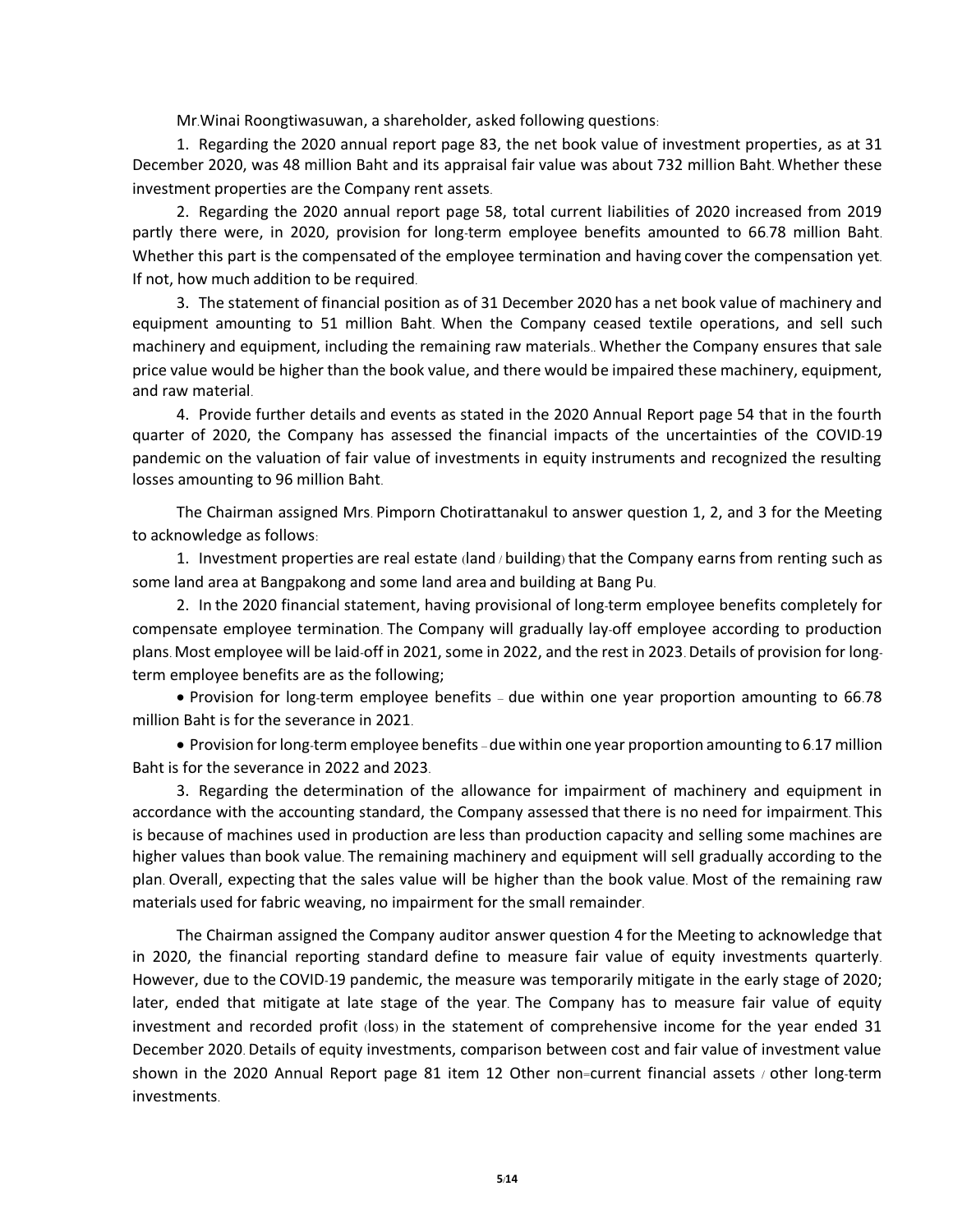Mr.Winai Roongtiwasuwan, a shareholder, added that UNF had cost amounting to 412 million Baht and fair value 342 million Baht. Whether there are any asset, have fair value lower than their cost.

The Chairman assigned the Company auditor to reported to the Meeting for acknowledge that UNF assets have fair value below cost came from 2 parts, real estate and SET listed securities.

(On this agenda, there were 2 additional shareholders of 1,045,800 shares attending the Meeting).

**Resolution**: The Meeting considered and endorsed the Balance Sheet and statement of Profit and Loss or Financial Statement for the year ending 31 December 2020 with 51,918,645 votes in favor, 0 objection, 0 abstention, and 0 voided ballots.

### **Agenda 4 Approving the Profit Allocations and Dividend Payments.**

The Chairman advised the Meeting that the Company has a policy of dividend payment based on operating results at the rate of not less than one-third of the annual net profits after deduction of accumulated loss (if any) as per the separate financial statements

According to the separate financial statements of 2020 ended 31 December 2020, audited and certified by the auditor and approved by the Audit Committees, the Company had net loss amounted to 37,723,596 Baht. The Company completely has legal reserves as per the Company's Article of Association. The Board of Directors then deem to propose the matter to the shareholders for consideration and approval of cessation of dividend payment for the Common Shareholders for the year 2020. For dividend the Preferred Shareholders entitled to receive according to the Company's Article of Association at the rate 14% annually, the Preferred Shareholders have their rights to receive the dividend of 2020, accumulated for a period no longer than 7 years.

The Chairman offered shareholders opportunity to ask questions.

Mr. Bunyong Apiruklaoskul, a shareholder, commented that he had invested in SUC and UT for more than 10 years, said that since the beginning. . UT ceases textile business, proposing to consider using unappropriated retained earning as dividend payment to shareholders.

The Chairman informed the Meeting that the Company commit to continue doing business, searching a new business to improve the performance. It is necessary to keep the unappropriated retained earning to invest in a new business. However, it was welcome shareholders' opinions for consideration and thank you to the shareholders for their trust in the Saha-Union group for a long time...

**Resolution**: The Meeting considered and passed a resolution to cease of dividend payment for the Common Shareholders for the year 2020 due to loss on the operation result. For the Preferred Shareholders entitled to receive according to the Company's Article of Association at 14% annually, have their right to receive dividend of 2020, accumulated for a period no longer than 7 years with 51,918,645 votes in favor, 0 objection, 0 abstention, and 0 voided ballots.

# **Agenda 5 Considering Matters Relating to the Directors, Their Authorities and Remunerations.**

### 5.1 Appointing the new Directors.

The Chairman informed the Meeting that, according to the Public Limited Companies Act and the Company's Article of Association, Article 19, prescribed that at each Annual Shareholders' General Meetings, one-third of the directors shall be retired and may be re-elected.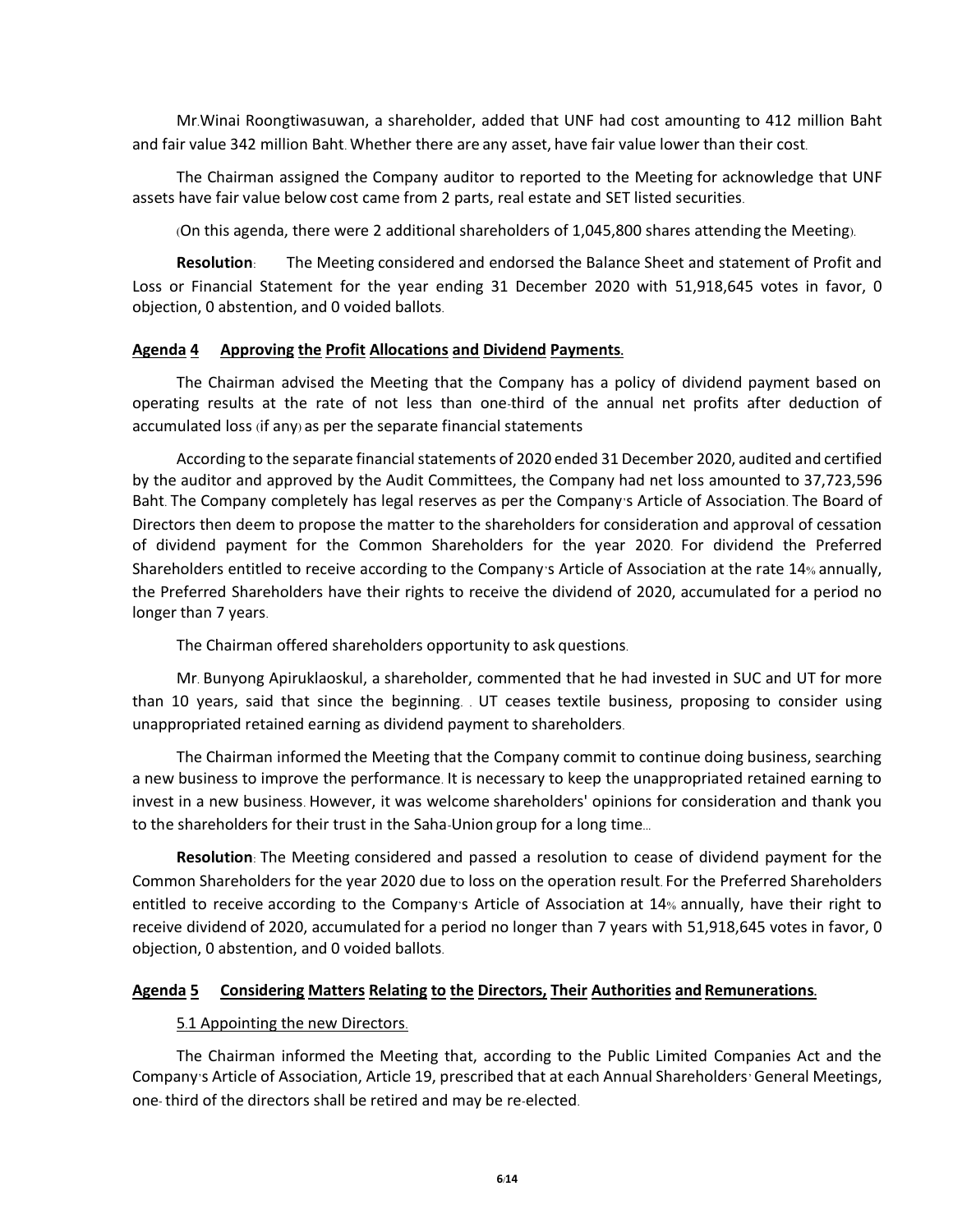At present, the Company has 9 directors. In this Annual General Meeting of Shareholders, there are 3 directors released from office by rotation, namely:

- 1. Mr. Preecha Shunhavanich
- 2. Mr. Pilastpong Subsermsri (retirement)
- 3. Mrs. Pimporn Chotirattanakul (retirement)

 .The Board of Directors, excluding the relevant directors, has considered and passed a resolution approving the consideration guidelines proposed by the Nomination and Remuneration Committee. Therefore, it deemed appropriate to propose the shareholders to approve the election of the directors as follows:

1. Elect retire by rotation director whom is Mr. Preecha Shunhavanich came back as director for another term in office.

- 2. Elect Mrs. Srinual Sombatpraiwan as director to replace Mrs. Pimporn Chotirattanakul.
- 3. Elect Mr. Pitya Mahanond as director/independent director to replace Mr. Pilaspong Subsermsri.

The above-mentioned persons are fully qualified according to the Articles of Association, the Public Limited Companies Act, Securities and Exchange Act and the criteria as prescribed by the Company. Details of nominated profile, criteria and nomination method, please see the Enclosures No. 3 and 5 included with the notification to attend the Shareholders' General Meeting.

Mr. Pitya Mahanond who is not being a connected person with companies / subsidiaries / affiliates or juristic persons who may have conflicts of interest; and has the qualifications of an independent director in accordance with the criteria of SET and SEC. Detailed profiles as shown in the Enclosure No. 4.

Before the passing of resolution for election of directors, the Chairman requested shareholders to consider the procedure of director election whether directors should be elected wholly all 3-nomination or individually.

Mr. Wittaya Chankam, a proxy of shareholders, proposed election by wholly and elect the all 3- director the Board of Directors proposed..

Mrs. Supaporn Paksirikul, a proxy from Thai Investors Association, proposed election by individually and suggested that in the invitation letter should divide the election method into additional meeting agenda, otherwise it might consider as an extrameeting agenda.

The Company secretary informed the Meeting that at each annual general meeting of shareholders, one-third of the directors retire according to their terms and the director election continued at the meeting. The election method may vote individually or entirely, as the shareholders deem appropriated and lawful.

At considering directors election agenda, shareholders attended, the Meeting can vote casting the election method. For shareholders attended the Meeting by proxies, the Company attached proxy form clearly indicated rights to vote the election method, wholly or individually, clearly separated. In casting the resolution, there will be a summary of the results of the voting on which method will be used, then passed a resolution the election method as the Meeting deem appropriate. Therefore, the consideration of voting the election method do not extra agenda. However, additional content in the invitation letter will considered in order clearly define the agenda of the Meeting.

**Resolutions**: The Meeting considered the matters and passed resolutions, as follows:

1) Approved the method of directors election by wholly with 51,918,545 votes in favor, 100 objection, 0 abstention, and 0 voided ballots.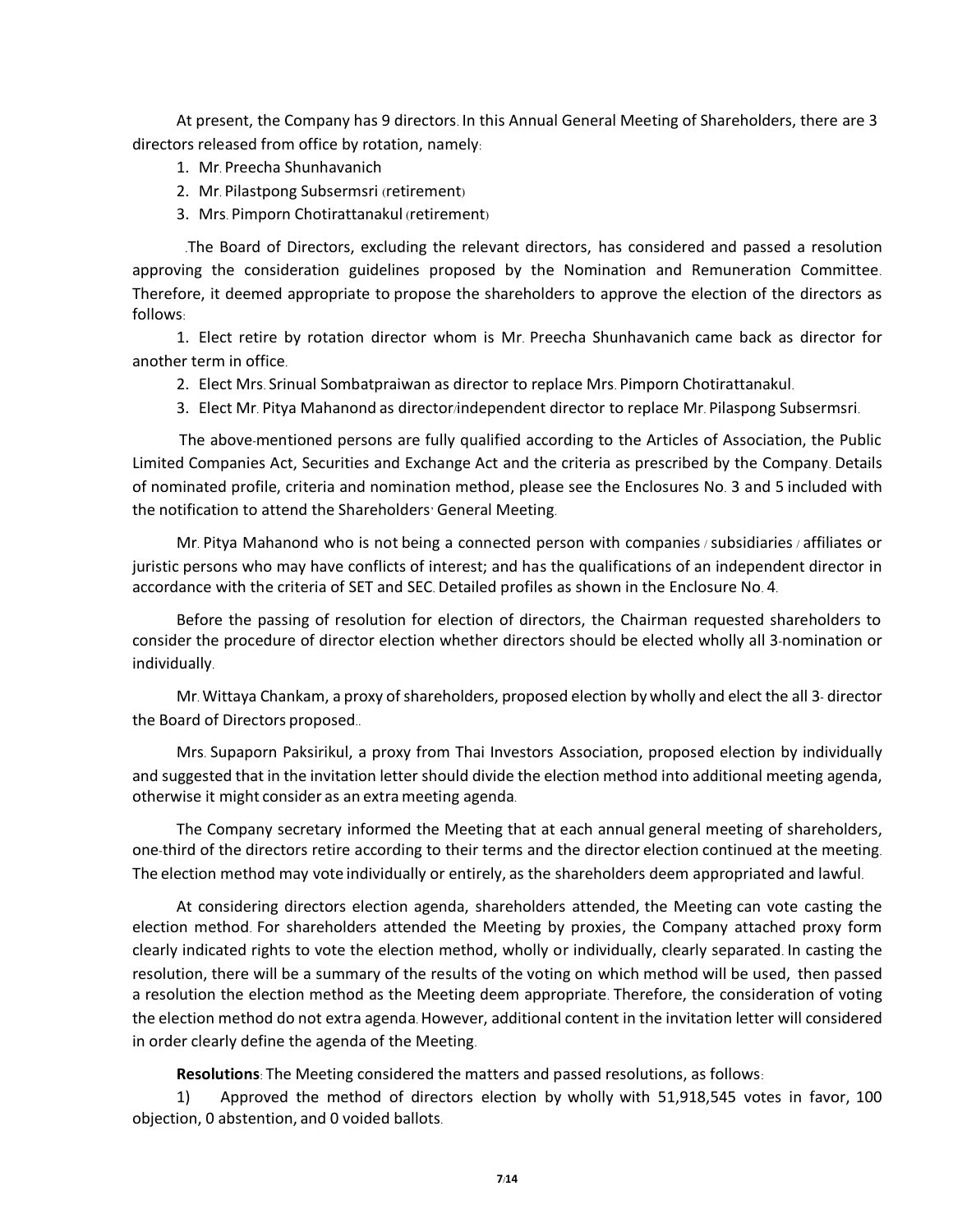- 2) Approved elected directors, namely:
	- 1. Mr. Preecha Shunhavanich 2. Mrs. Srinual Sombatpraiwan
	- 3. Mr. Pitya Mahanond.

With 51,918,645 votes in favor, 0 objection, 0 abstention, and 0 voided ballots.

#### 5.2 Defining the Directors' Authorities.

The Chairman informed the Meeting that the Board of Directors proposed the matter for shareholders to consider the determination of Directors' authorities, as follows: "Two Directors co-sign and affix the Company Seal, except Mrs. Oranuj Soongswang, Mr. Preecha Wattanasaranon, and Mr. Pitya Mahanon who are the Audit Committee and/or Independent Directors".

**Resolution**: The Meeting considered and passed resolution defined the Directors' authority as follows: "Two Directors co-sign and affix the Company Seal, except Mrs. Oranuj Soongswang, Mr. Preecha Wattanasaranon, and Mr. Pitya Mahanon, who are the Audit Committee and/or Independent Directors" with 51,918,645 votes in favor, 0 objection, 0 abstention, and 0 voided ballots.

### 5.3 Fixing the Directors' Remuneration.

The Chairman informed the Meeting that the Board of Directors deemed proposing for shareholders' consideration and approval of remunerations of the Board of Directors for the year 2021, duly considered by the Nomination and Remuneration Committee. With the amount of not exceeding 1,500,000 Baht per year (same as the year 2020). In addition, assigned the Board of Directors to consider the allocations appropriated. (The remuneration criteria of the Board and committees, type of remuneration, and remuneration of each director position received are remuneration and meeting allowance. There is no other benefits. Details of directors' remuneration shown in the 2020 Annual Report of 2020 Page 22).

The Chairman offered the shareholders opportunity to ask questions, but no question or opinion

**Resolution**: The Meeting considered and approved to fix the 2021 Directors' remuneration in an amount not exceeding 1,500,000 Baht per year (as the year 2020). In addition, assigned the Board of Directors to consider the allocations appropriated with 51,918,645 votes in favor, 0 objection, 0 abstention, and 0 voided ballots.

#### **Agenda 6 Appointing 2021 Auditors and Fixing the Remunerations.**

The Chairman informed the Meeting that according to the Public Limited Companies Act and the Company's Article of Association, Article 52, defined that the Annual General Meeting of Shareholders should appoint the auditor and fix auditing fees on an annual basis; if the auditor may be reappointed.

The Board of Directors considered and passed resolution as per the Audit Committee proposed to shareholders for consideration and appointment auditors, namely:

- 1. Miss Sineenart Jirachaikhuankhan CPA No.6287 (Company auditor year 2) or
- 2. Mr. Khitsada Lerdwana CPA No.4958 or
- 3. Mr. Termphong Opanaphan CPA No.4501 or
- 4. Miss Vissuta Jariyathanakorn CPA No. 3853.

The above auditors of EY Office Limited are being the Company auditor of 2021, approved by the Securities and Exchange Commission (SEC); no relationship and/or interest with company /subsidiaries / executives / major shareholders or the related parties. Thus, having adequate independence for auditing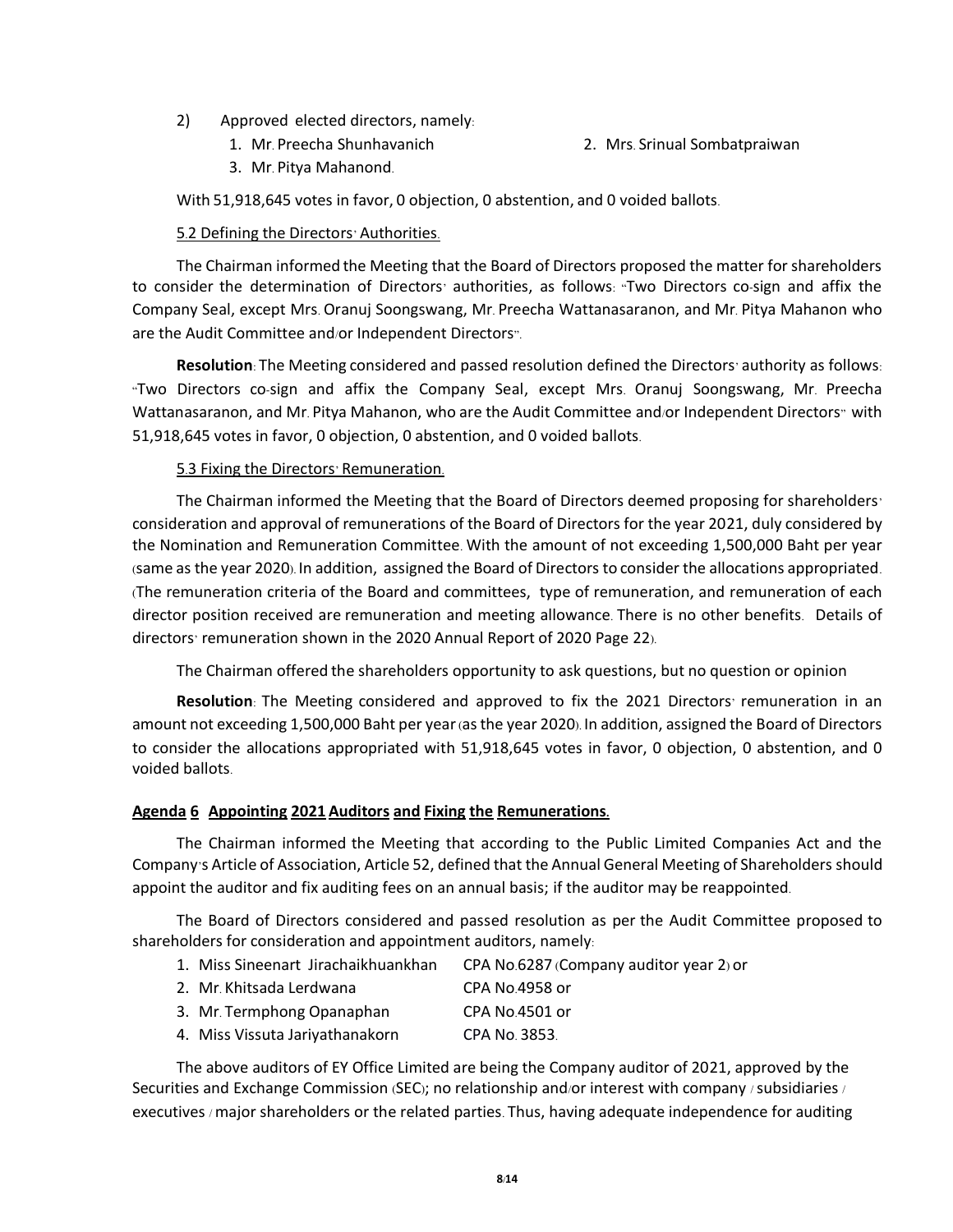and expressing opinions on the Company's financial statements. The Board of Directors considered and fixed the auditing fees, including reviews of financial statements for 3 quarters, amounted to 1,170,000 Baht, decreased 100,000 Baht from 2020; there are no other service fees.

The Chairman offered the shareholders opportunity to ask questions, but no question or comments.

**Resolution**: The Meeting considered the matter and passed a resolution to appoint auditors as follows:

- 1. Miss Sineenart Jirachaikhuankhan CPA No.6287 (Company auditor year 2) or
- 2. Mr. Khitsada Lerdwana CPA No.4958 or
- 3. Mr. Termphong Opanaphan CPA No.4501 or
- 4. Miss Vissuta Jariyathanakorn CPA No. 3853.

Of EY Office Limited being the Company auditor of 2021. The remuneration of the Company's audit fees, including reviews of financial statements for 3 quarters, amounted to 1,170,000 Baht, decreased 100,000 Baht from 2020 and no other service fees with 51,918,645 votes in favor, 0 objection, 0 abstention, and 0 voided ballots.

## **Agenda 7 Acknowledge the termination of textile operation and searching for a new business**

The Chairman informed the Meeting that the board of directors meeting dated 22 December 2020 passed a resolution the termination of textile operations and searching a new business as disclosed details to the Stock Exchange of Thailand.

The Chairman assigned the financial advisor, Assets Pro Management Co., Ltd., reported the above details to the shareholders.

Miss Nuntarut Sangsuwannukul, from the Assets Pro Management Co., Ltd., presented the report the following details:

### Part 1 Business Information

• Union Textile Industries Public Company Limited was established on 21 March 1977; registered as a listed company on 30 March 1994; registered capital 600 million Baht; operations in the business of yarn spinning and fabric weaving.

• Over the last 3 years, the proportion of fabrics sales revenues accounted for 15% of the local sales to 85% of the exportsales

• Production forthe past 5 yearfrom 2016 to 2020; year 2019, yarn spinning mill had a capacity of 14.4 million pound, the actual production of 9.2-million pound, the utilization rate of 64.18%; and the weaving mill had a capacity of 20.4-million meter, the actual production of 12.7-million meters, the utilization rate of 62.28. In 2020, the Company had reduced its production capacity by 50%; therefore, comparing the actual production for 2020 with the capacity of 2019, the utilization rate of the spinning mill and weaving mill were 48.93% and 48.25% respectively.

### Part 2 Overview the situation of Thai textiles industry.

• Export value of the Thai textile and garment industry from 2010 to 2020, the export value in 2020 declined 25.11% of 2010. For the import value of the Thai textile and garment industry from 2010 to 2020, the import value in 2020 increased by 7.93% of 2010.

• Statistics of fabrics production and salesfrom 2016 to 2020 have continued to decline.

• As of February 2021, Thailand has the lowest wage compared to competitors such as China, Malaysia, Cambodia, Vietnam, Indonesia, Lao PDR, Burma, Pakistan, and India.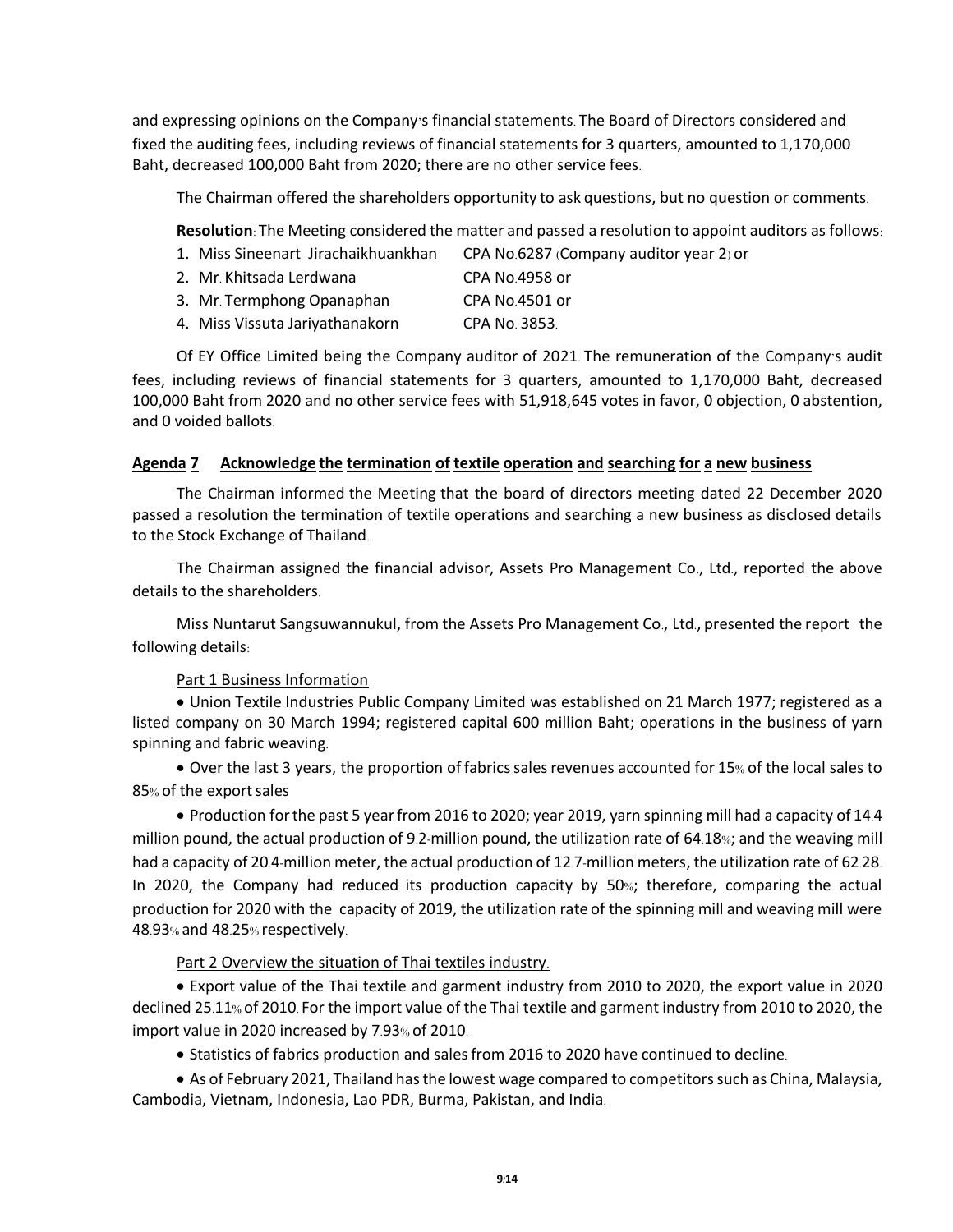### Part 3 Performance (Separate financial statement)

• During 2011 – 2020, the compound annual growth rate – CAGR of sales and services revenues decreased by 9.75%.

• From 2012 until 2020, the Company has operations losses before other incomes and tax, continuously; in 2019 and 2020, there was rate of operation loss before other incomes and tax 15.69% and 15.05%, respectively.

# Part 4 Summary of operating guidelines

Factors for consideration, as follows:

• Overall performance of the Company in the textile business with continuous operating losses...

• The Company has a competitive disadvantages compared to foreign competitors such as China, Indonesia, Pakistan, and Vietnam.

• The Company's main customers in Europe affected by the recession, as well as the COVID-19 pandemic situation, causing the decline of orders.

• The machines used in production have a long service life, thuslimiting product development.

The board of directors has considered above factors opinioned that the appropriate action was to cease the textile business, disposal of production assets, and finding a new business.

## Impact of terminated textile business

Pros

- Ceased the textile business, having had operating losses for more than 5 years, continuously.
- Reduce the risk of operating the business that will loss in the future.

• The Company has opportunity to invest its liquidity and cash to invest in other types of business that are future and fitinto the current socio-economic environment.

### Cons

• Termination of employees caused more expenses in the financial statement as follows:

- o Year 2020, expense increased by 37,473,445 Baht.
- o Year 2021, expense increased by 113,770 Baht.
- o Year 2022, expense increased by 4,567,433 Baht.

(Source: Estimated expenses between 2021 and 2022 as of March 2021)

• Having risk to be delisted from listed company in the Stock Exchange of Thailand unless able to find a new business under the required criteria.

# Part 5 Actions time frame

• 22 December 2020, the board of directors passed resolution to terminate textile business, searching a new business, and appoint a working group to search for new business.

• 10 May 2021, stop all yarn spinning operations, and some section of weaving mill. ( There will be gradually disposal of assets of yarn spinning mill and weaving mill which stopped operations).

• 1 July 2021, stoppage all production. (Inform stoppage all textile production and disposal of assets used in textile business).

- By quarter 3/2021, selling and shipping fabrics to all customers.
- By quarter 4/2021, complete disposal of production assets.

The Company will gradually terminate employee according to the production plan; although the Company discontinued textile operation, core business, the Company still has income from renting some land area and buildings and dividend from investment account.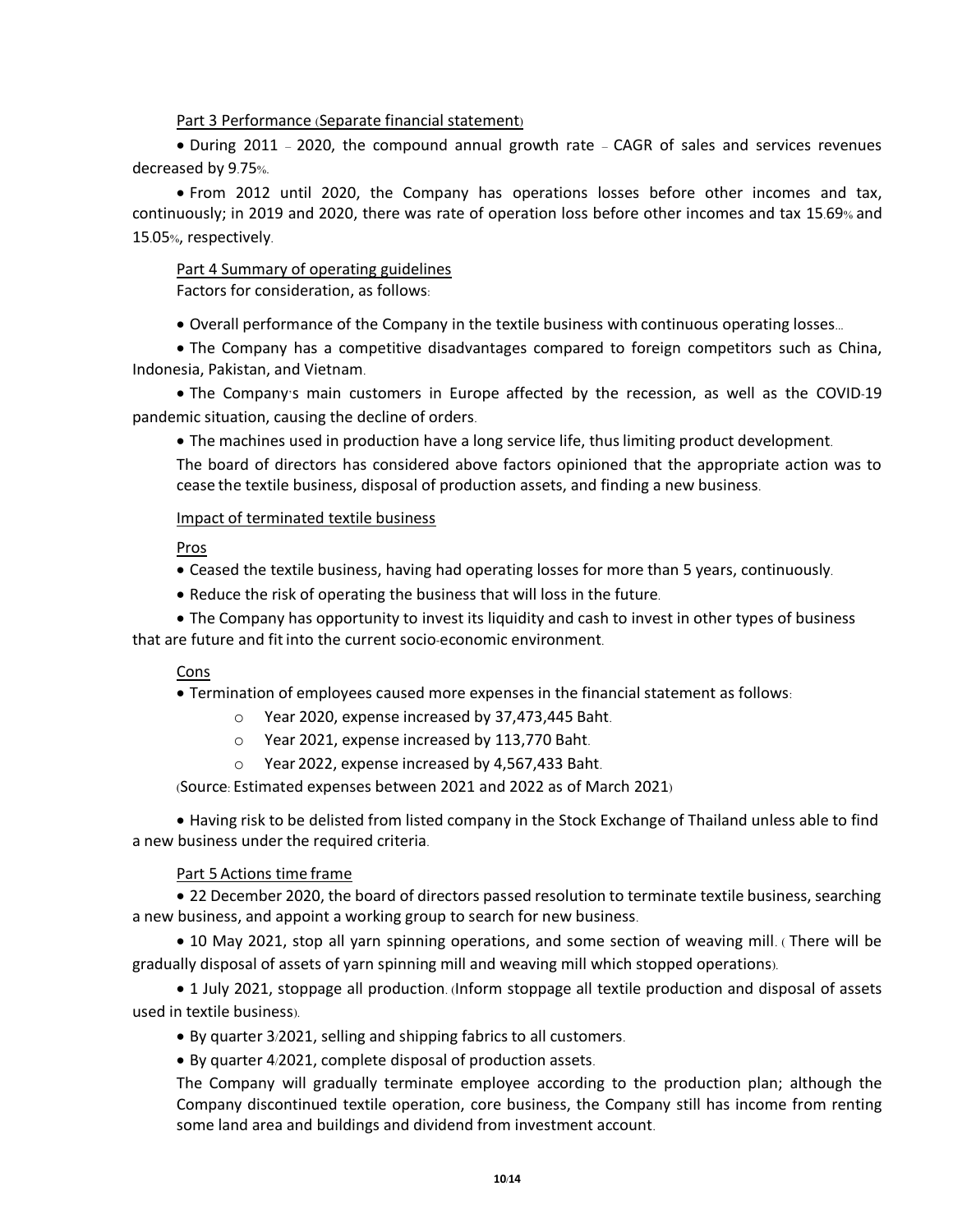

### Procedure in accordance with requirement of the Stock Exchange of Thailand

#### Part 6 Finding of a new business

After ceased the textile production, the Company continue operating as a SET listed company by finding a new business.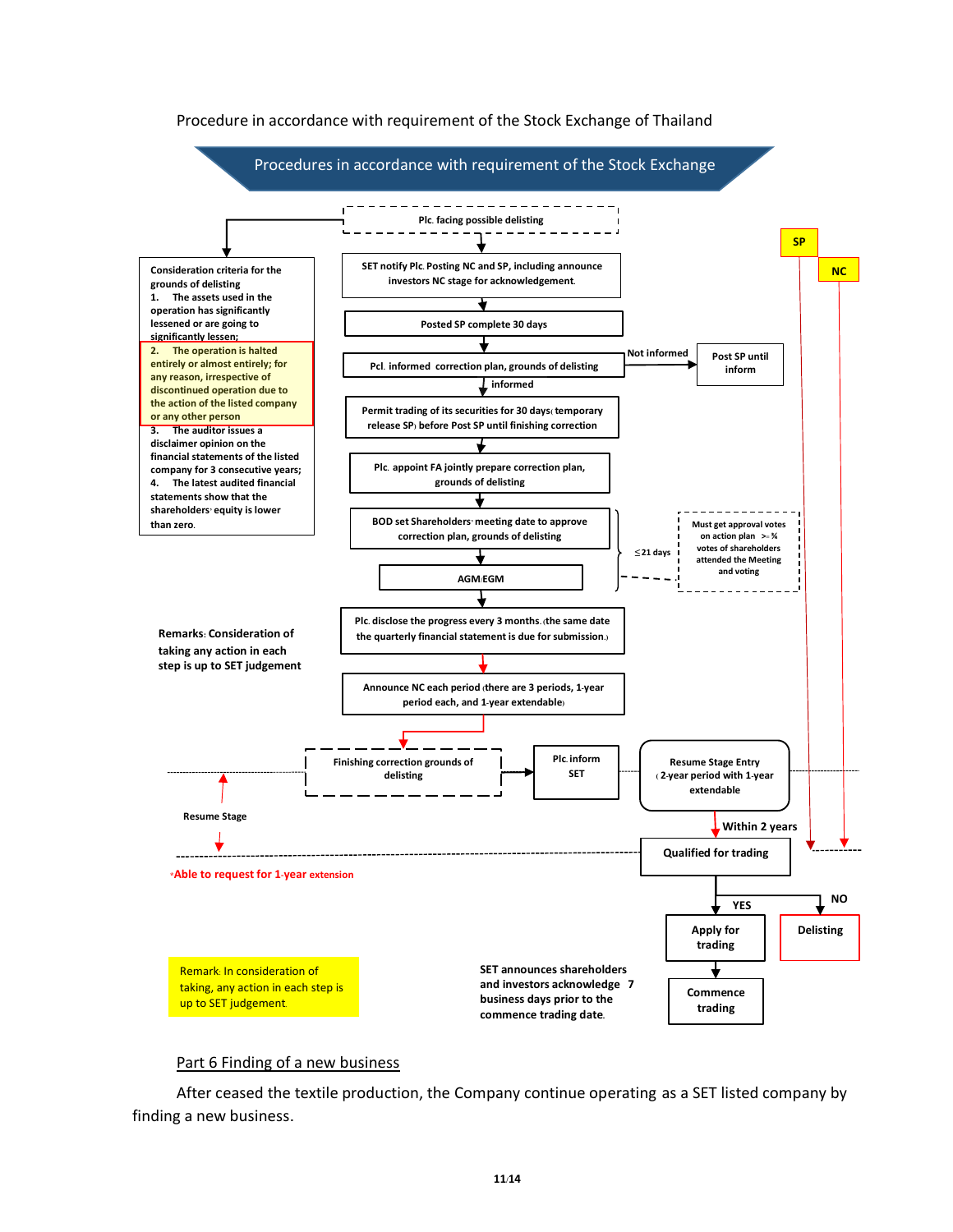

Guideline for finding a new business are the following steps.

The board of directors appointed the working group finding new business, namely

- 
- 1. Mr. Thitiwat Suebsang Working group for new business development.
- 2. Mr. Precha Shunhavanich Chairman.
- 
- 3. Mr. Chutindhon Darakananda Director.
- 4. Mr. Supakit Paungbua **Director.**

The Chairman added that the board of directors approved the working group approach to finding new business. The project feature are the following concept.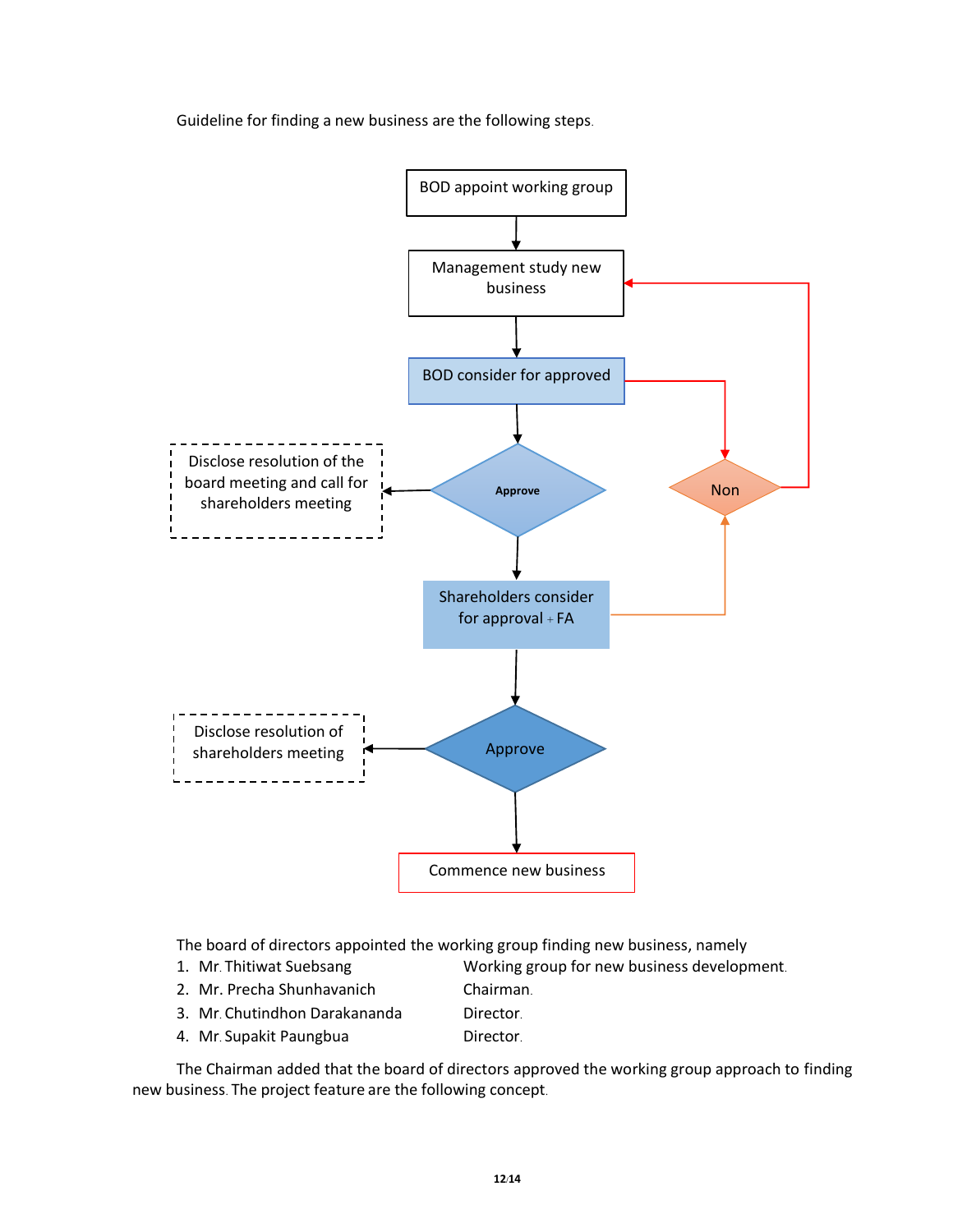

The project feature divided into 2 part. The first part is an investment project by utilizing existing assets, land area, but there are limitation in doing business. Be able to do 2-main business: industrial factory and warehouse or distribution center. Part 2 is widely open for other investments so that the existing assets do not hinder in investment and quickly find new business: first s-curve industry and new s-curve industries, joint venture, and acquisition or merger.

The Chairman offered the shareholders opportunity to ask question...

Mr.Winai Roongtiwasuwan, a shareholder, asked and commented, as follows:

1. Whether the Company has risk from insufficient asset and capital, and have to increase capital or not.

2. Whether the Company confident that it can identify a new business and how significant risk of delisted from being a SET listed company.

3. For worst case, the Company could face grounds of delisting and proposed the board of directors considered the Tender Offer Guidelines before delisted.

The Chairman notified the Meeting that the Company has committed to find a new business and openwide investment project to continue the business; and has been considering many course of actions to have the shareholders most benefits; the Company will inform periodically the shareholders how the progression of a new business and the capital investment.